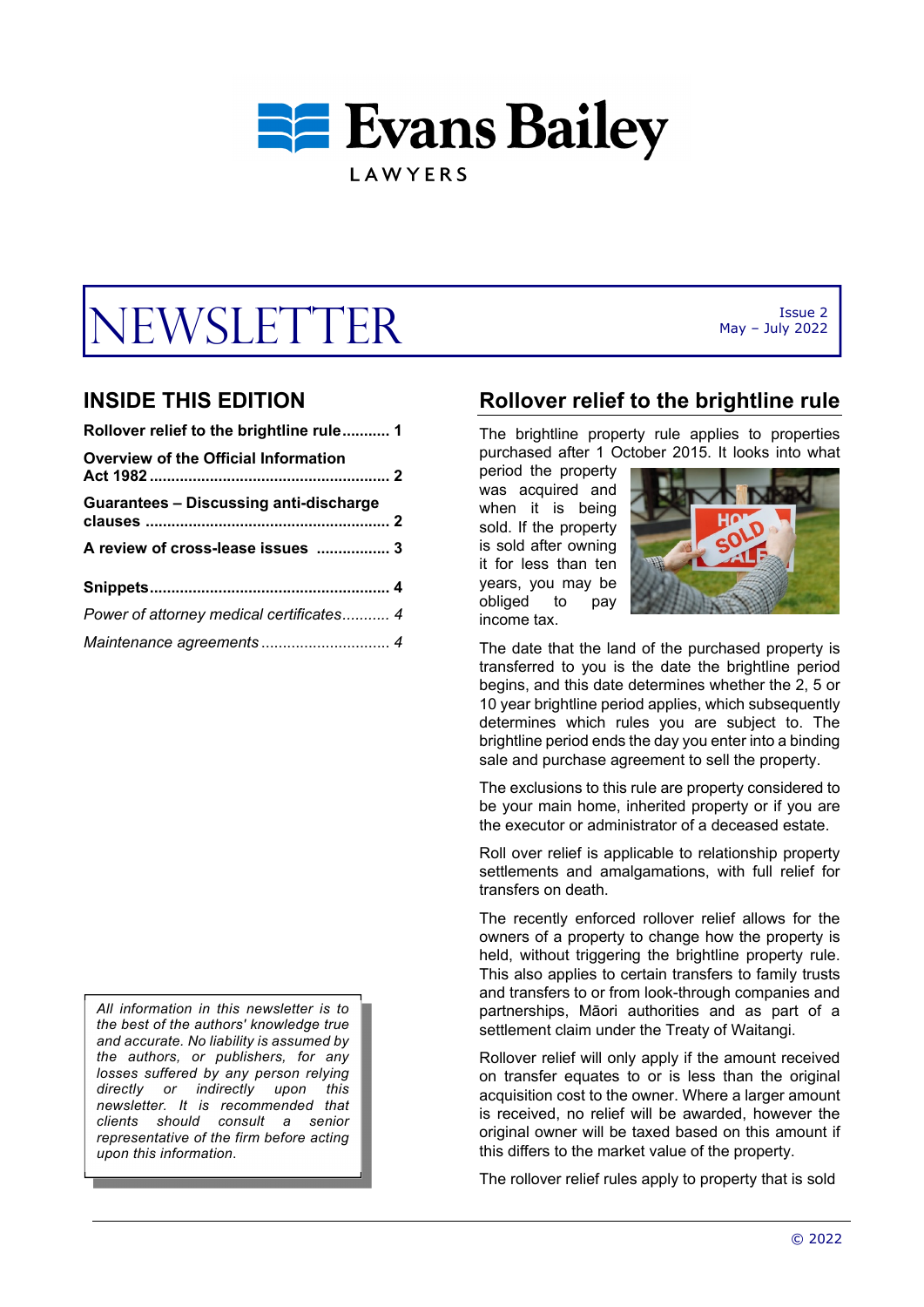on or after 1 April 2022, regardless of whether the original date of the property being acquired was before the introduction of the brightline property rule.

It is important to note that the rollover relief does not provide an exemption to the brightline property rule. Essentially it is relief of income tax when a property is transferred, as it is ignored. In this instance,

**Overview of the Official Information Act 1982** 

The Official Information Act ("the Act") came into effect in 1982 in order to repeal the 1951 Official Secrets Act, with the purpose being to increase the availability of official information.

Information that is governed by this Act is specified as information held by a department, a Minister of the

Crown or an organization, as per s 2. The Act provides access to information relating to the public that is held by local authorities, whilst being aware of public interest and mindful to the preservation of personal privacy.

In order to access this information, you must be either a New Zealand citizen, a permanent resident of New Zealand, a person who is in New Zealand, body corporate that is incorporated in New Zealand or body corporate that is incorporated outside of New Zealand but has a place of business in New Zealand.

When accessing information, the agency providing it must give reasonable assistance in doing so. Section 5 mandates that official information must be made available unless there is a good reason for withholding it, while s 6 outlines these reasons as being if the information is likely to:

- prejudice the security or defence of the Government of New Zealand; or
- prejudice the entrusting of information to the Government of New Zealand; or
- prejudice the maintenance of the law; or
- endanger the safety of any person; or
- damage seriously the economy of New Zealand.

The Law Commission in its 2010 review of the Act explained that information requests are usually rather



vague and end up seeking large amounts of information. To combat this, the Commission suggested that when information is requested, the agency which it is requested through should offer consultation into the amount of information that is being requested and the amount of information that is actually required.

In doing so, this assists in clarifying the nature of requests to ensure that it can be obtained efficiently, thus reducing time and cost.

taxation is deferred until later disposal. Once the property is sold or disposed of later on, the date that the original owner acquired the property will be used as the beginning date for the brightline period, which will help determine which brightline period to apply. Rollover relief is now in action as of 1 April 2022.

In terms of timeframes, any agency that receives a request for information is required to take no longer than 20 working days to decide if the request fulfils the criteria mentioned above and can be granted, and to notify the person who lodged the request of this decision.

There are certain limitations to the scope of rights the public can exercise regarding official information. They cannot ask for an agency's opinion on any issue as this would be interpreted as a request to create information, which is not permitted under the Act.

It is also not permitted that an individual requests information about themselves. If an individual does wish to obtain information on themselves, this falls under the jurisdiction of the Privacy Act 1993, and is obtained by a different process.

If you are wanting to make an official information request, the easiest way to do so is via FYI.org.nz. This online tool ensures that your request is made public and anyone can see your request and how this has been responded to. Other ways to request information is to contact the agency via email, phone or social media.

## **Guarantees – Discussing anti-discharge clauses**

Most guarantees have an "anti-discharge" clause, these clauses are designed to prevent a guarantor from being discharged from liability and allows the creditor to vary the underlying contract without the guarantor being discharged from their obligations.

One of the most referred to authorities is the case of Holme v Brunskill. In Holme v Brunskill, the case involved the renting of a farm. The farm had sheep on it and a bond was given in relation to the number and condition of the sheep on the farm. A dispute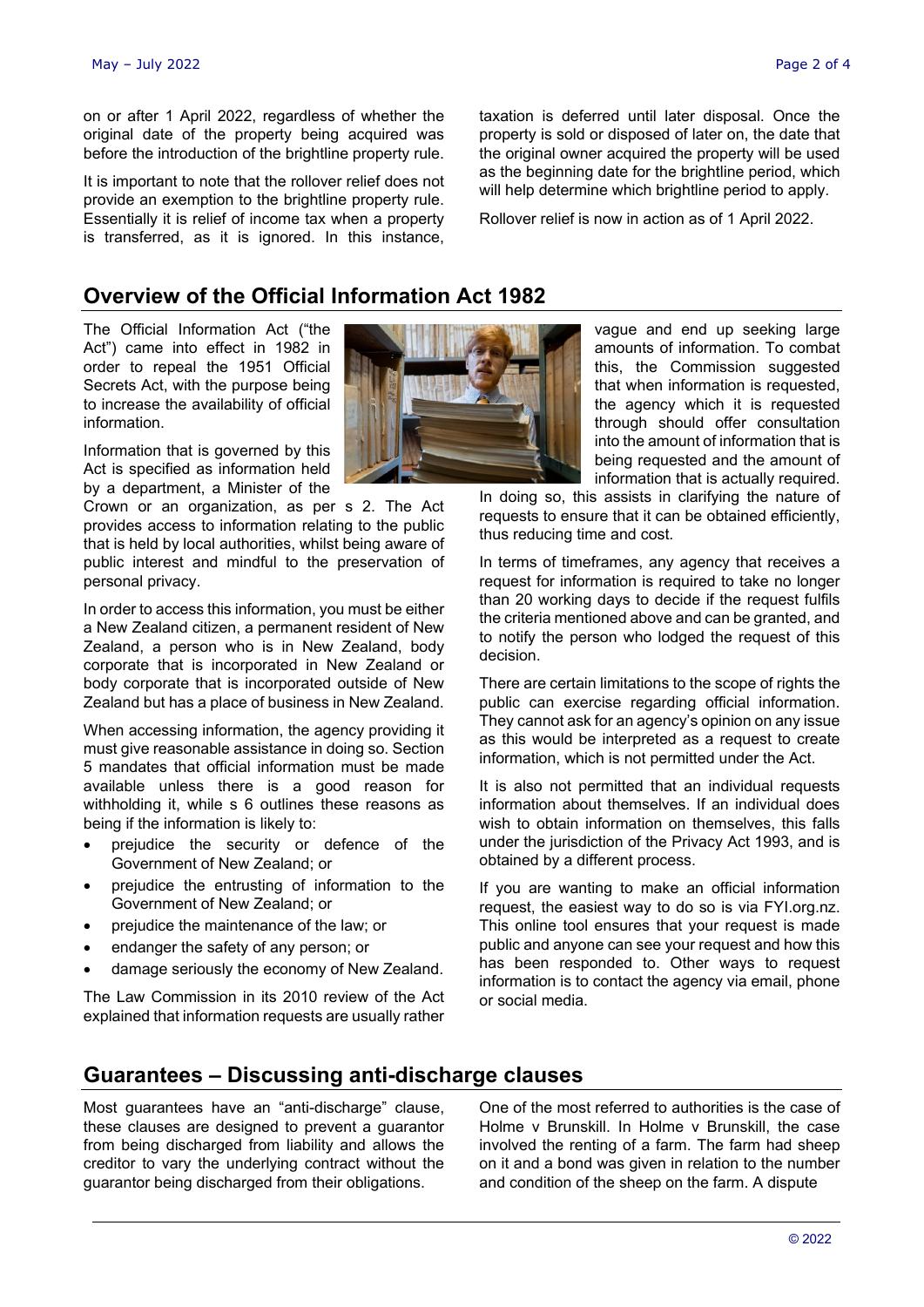eventuated between the farm owner and the tenant.

The dispute was resolved by the tenant giving up half of the leased land and a reduction of the rent payable, this was done without the knowledge of Mr Brunskill who was the guarantor. Mr Brunskill argued that the reduction of the land and rent was a variation of the underlying contract that discharged him.

The guarantee in this case was given for a certain number of sheep in a certain condition from the farm as it was then rented to the tenant. The actions of the owner and the tenant altered that commitment without the consent of the guarantor and the outcome of the case shows that it does not take a major alteration to discharge a guarantor but that it just has to be more than substantial.

An example of an anti-discharge clause is from the case of Dunlop New Zealand Limited v Dumbleton, it reads:

*"In order to give full effect to the provision of this guarantee we hereby declare that you shall be at liberty to act as though we were the principal debtors and we hereby waive all and any of our rights as sureties (legal equitable statutory or otherwise) which may at any time be inconsistent with any of the above provisions."* 



This provision ultimately waived the rights of the guarantor to be discharged. However, the ruling of Brunskill was applied and it was held that a variation of the underlying contract automatically discharged the guarantors and therefore the anti-discharge clause did not apply.

The Courts have since confirmed

in further case law that the general principles of contractual construction apply to guarantees and that a variation of the underlying contract has the effect of discharging a guarantee unless it is patently obvious that the guarantor has not been prejudiced.

What solutions are available and how might antidischarge clauses work? There are suggestions that notifying guarantors and obtaining written consent to proposed amendments that are to be made might help avoid disputes arising, even where the amendments appear to fall within the ambit of the anti-discharge clause.

It is evident through case law that the drafting of principal debtor clauses has given the Court some latitude to construe them in favour of the guarantor.

Therefore, in order to make an anti-discharge clause work, the drafting of these clauses is likely to become more sophisticated and comprehensive over time.

## **A review of cross-lease issues**

It is said that a cross-lease is one of the most complicated forms of property ownership. A cross-lease title creates two or more legal estates having multiple owners who all have a separate lease for the house or flat with an undivided share in ownership of the entire land/site.

The lease of the property can also include and specify exclusive use areas for each house or flat, and with 216,000 cross-leases in New Zealand, owners, prospective buyers and lawyers are most commonly facing the issue of consent.

When making alternations and/or additions to a property, unlike most property ownerships where resource and council consent is all that is required, cross-leases have historically required that all other cross-lease owners must consent to such works.

In more recent times, alteration and/or addition clauses usually only require that consent is to be obtained by the other cross-lease property owners when the works are deemed to be structural.



What is a structural alteration or addition? Whilst this is unclear, you should always have consideration to what affect your alteration or addition will have on your cross-lease neighbour and how your proposed structural alteration may affect their enjoyment of their property.

In the case of Ferguson v Walsh, the Court set out a list of different types of alterations and advised whether they would require consent or not. It was held that cosmetic changes do not require consent.

Other alterations such as loadbearing walls that impact the strength and support of the building, or changes affecting the exterior shape or structure, or that impact the use and enjoyment of the neighbouring cross-lease properties, require consent.

The lease agreement wording will ultimately determine whether or not consent is required. Where consent is required, section 224 of the Property Law